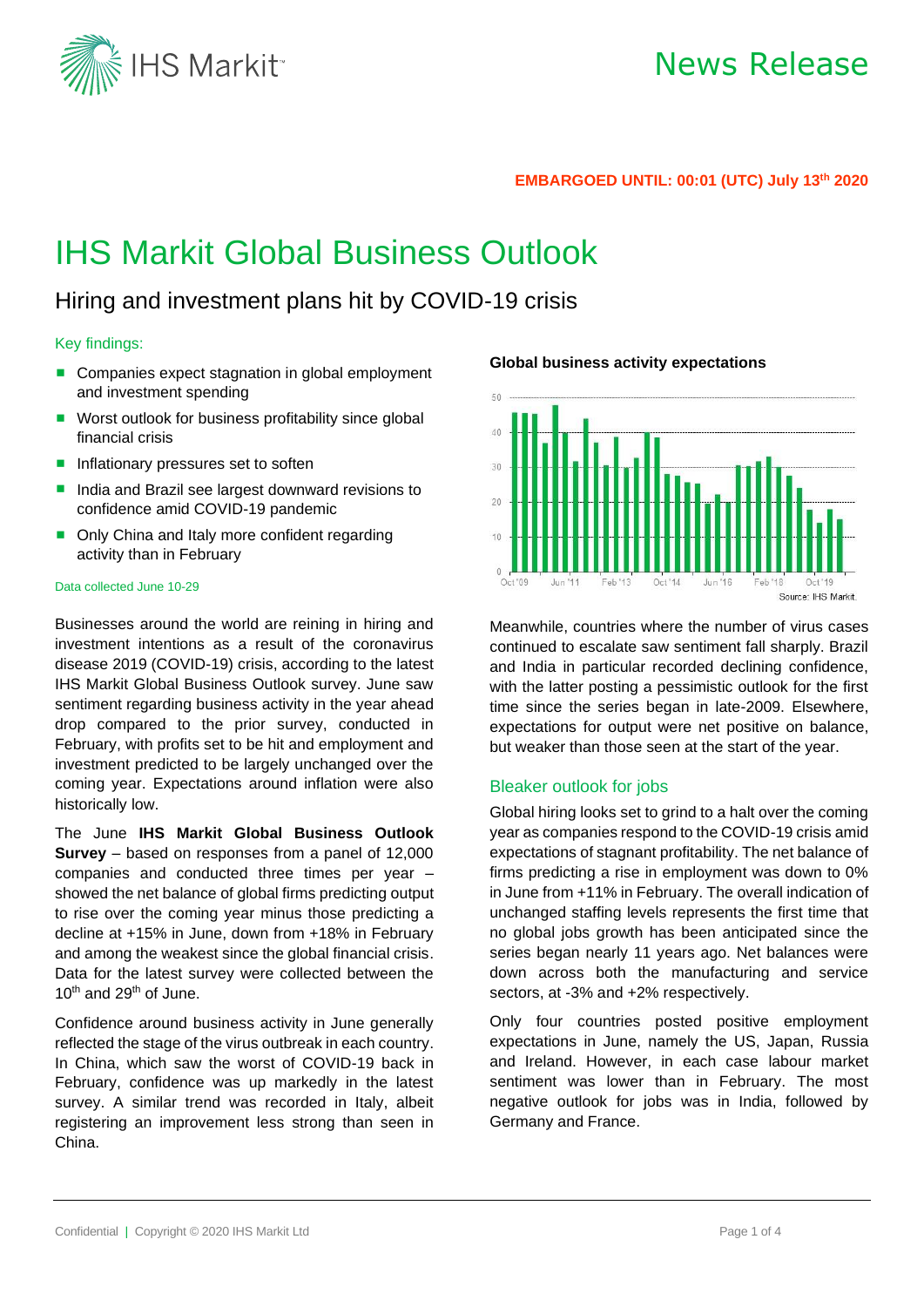



## Investment spending set to stagnate

In line with the picture for employment, firms worldwide have revised down their plans for investment in capital and R&D, and now look set to leave these broadly unchanged over the coming year.

The capex net balance was -1%, the first negative reading on record. Investment in capital looks set to be broadly unchanged across both the manufacturing and service sectors. The net balance for the eurozone was especially weak at -16% in June, with data showing the worst outlook for capex since the depths of the global financial crisis. Outside Europe, investment intentions were generally positive, but below those seen at the start of the year.

At +1%, the net balance for R&D expenditure also points to a stagnant investment scenario over the next 12 months. As with capex, the outlook was the worst on record, with a lack of confidence across both the manufacturing and service sectors.

### Softer cost pressures predicted

Rates of input cost inflation are expected to be historically muted over the course of the coming year, with expectations of increases in both staff and non-staff costs well down on February.

Pressure on staff costs is set to be reduced due to a pause in hiring and a lack of wage inflation. As a result, the net balance of companies predicting a rise in staff costs was down to just +7% in June, well below the reading of +26% in February. Muted price pressures were forecast across both monitored sectors. Both Germany and India predicted outright reductions in staff costs.

The picture was similar for non-staff input prices, with the net balance down to +9% in June from +19% in February. The reading was the lowest since February 2016 and second-weakest since the series began in late-2009. Of the 12 countries for which comparable data are available, only Italy and Russia predicted a stronger increase in non-staff input costs than was the case at the start of the year.

## Output price inflation set to moderate

A combination of weaker cost inflation and a lack of demand due to the COVID-19 pandemic has led companies worldwide to scale back their expectations for selling prices. At +5%, the output prices net balance

in June was the lowest in almost 11 years of the series so far, having fallen from +13% in February.

Outright reductions in charges were predicted in France, Germany, Spain and Japan, with no change forecast in China and Italy. The US was the only monitored country not to record a drop in the respective net balance since the start of the year.

## Stagnant profits forecast

Firms across the world anticipate little change to profitability over the coming year. The expected profits net balance was down to just +1% in June, its lowest in the survey history. Any cost savings look set to be passed on to customers through softer output price inflation amid weak final demand.

As was the case across all of the variables covered by the latest survey, the picture was consistent in both the manufacturing and service sectors. Profitability was predicted to decline across half of the 12 countries for which comparable data are available, with pessimism led by India and Germany.

## **Business activity (output) % net balance of optimists less pessimists in June (manufacturing & services)**

| UK       | 40 | Brazil        | 24    |
|----------|----|---------------|-------|
| Germany  | 6  | <b>Russia</b> | 20    |
| Italy    | 34 | India         | $-30$ |
| France   | 13 | China         | 22    |
| Spain    | 16 | FМ            | 14    |
| Ireland  | 28 | US            | 15    |
| Eurozone | 15 | Japan         |       |
| Global   | 15 | DM            | 16    |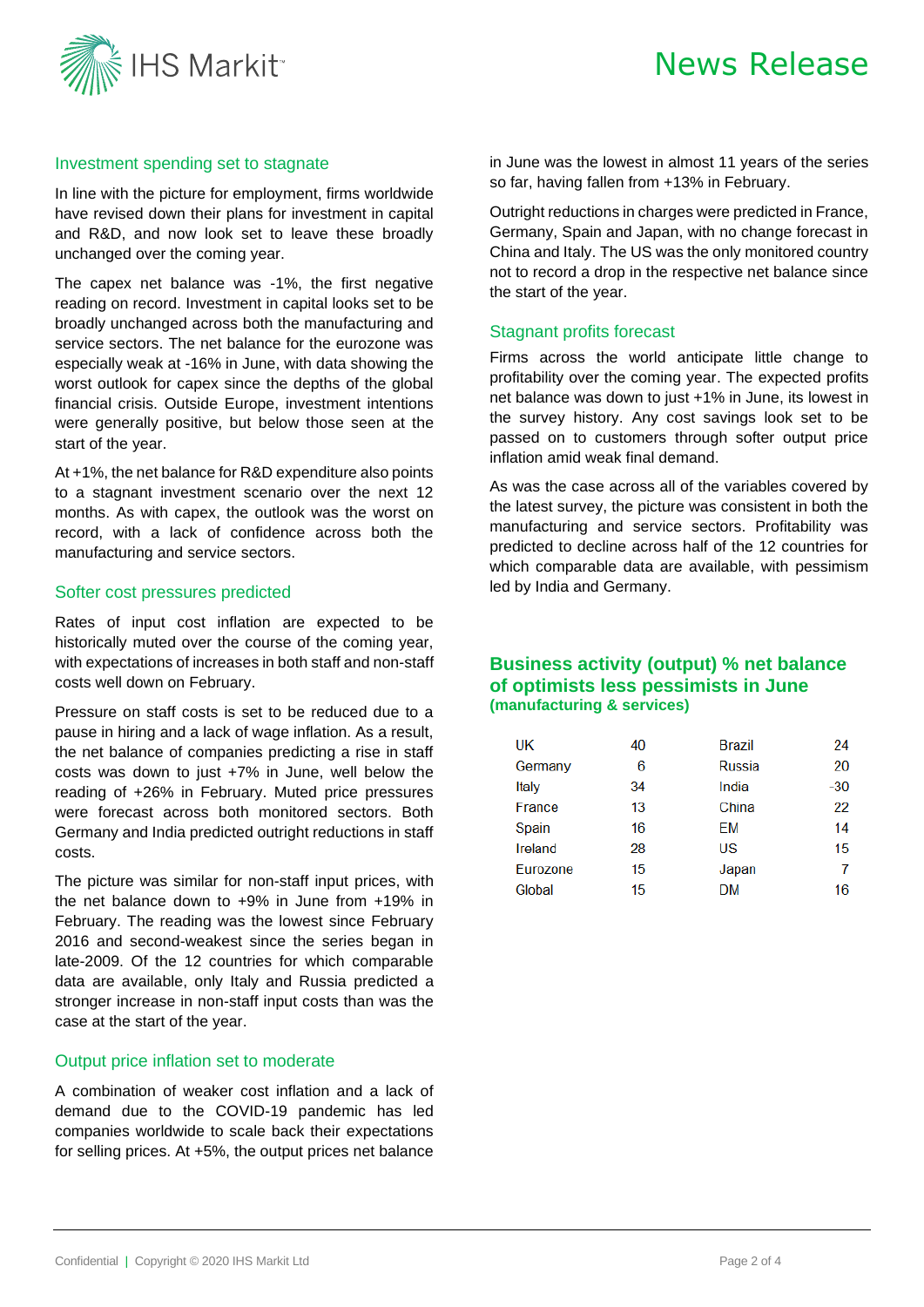

# News Release

## Comment:

Commenting on the survey, **Andrew Harker**, Economics Director at IHS Markit, said:

*"The latest business outlook survey highlights some of the devastating longer-term impacts of the COVID-19 pandemic on the global economy. The prospects for the world's workforce appear especially bleak, with firms not looking to hire over the coming year amid a gloomy outlook for corporate profits. Likewise, plans for investment spending have been scaled back and are at their lowest since the global financial crisis. Worryingly, these trends are apparent across the world, even in those countries such as China where the impact of COVID-19 on activity has waned since earlier in the year.*

*"With firms seemingly in survival mode amid a lack of confidence around future profitability, these data are suggestive of a long, drawn out economic recovery rather than a quick snap back to pre-COVID volumes once the immediate health crisis has passed."*

Full data are available on request from [economics@ihsmarkit.com](mailto:economics@ihsmarkit.com)

## **Business optimism in June (% optimists less % pessimists)**



#### **How business activity expectations have changed since February**